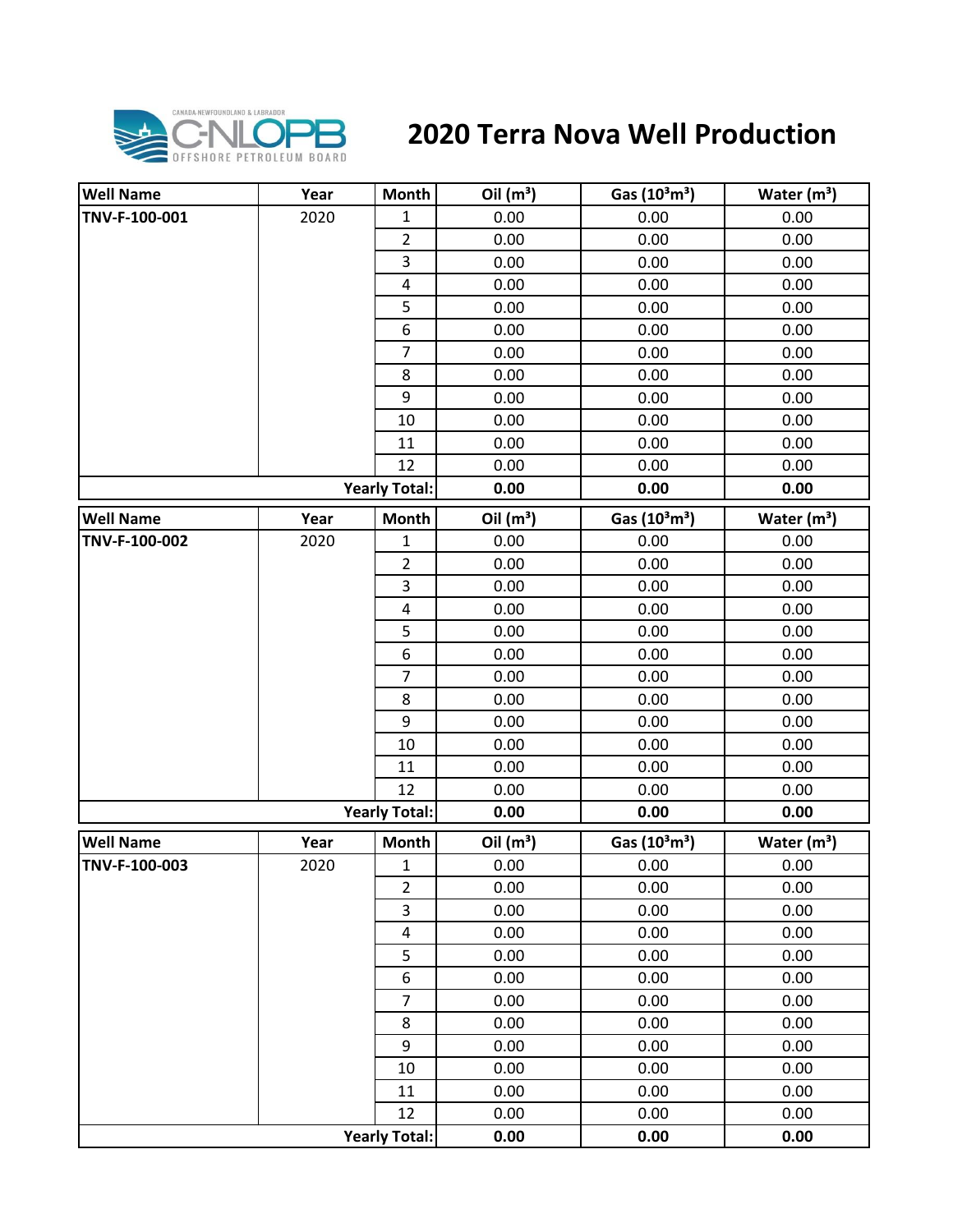| <b>Well Name</b> | Year | Month                | Oil $(m^3)$ | Gas $(10^3 \text{m}^3)$ | Water $(m3)$ |
|------------------|------|----------------------|-------------|-------------------------|--------------|
| TNV-F-100-004    | 2020 | 1                    | 0.00        | 0.00                    | 0.00         |
|                  |      | 2                    | 0.00        | 0.00                    | 0.00         |
|                  |      | 3                    | 0.00        | 0.00                    | 0.00         |
|                  |      | 4                    | 0.00        | 0.00                    | 0.00         |
|                  |      | 5                    | 0.00        | 0.00                    | 0.00         |
|                  |      | 6                    | 0.00        | 0.00                    | 0.00         |
|                  |      | 7                    | 0.00        | 0.00                    | 0.00         |
|                  |      | 8                    | 0.00        | 0.00                    | 0.00         |
|                  |      | 9                    | 0.00        | 0.00                    | 0.00         |
|                  |      | 10                   | 0.00        | 0.00                    | 0.00         |
|                  |      | 11                   | 0.00        | 0.00                    | 0.00         |
|                  |      | 12                   | 0.00        | 0.00                    | 0.00         |
|                  |      | <b>Yearly Total:</b> | 0.00        | 0.00                    | 0.00         |

| <b>Well Name</b> | Year | <b>Month</b>         | Oil $(m^3)$ | Gas (10 <sup>3</sup> m <sup>3</sup> ) | Water $(m3)$ |
|------------------|------|----------------------|-------------|---------------------------------------|--------------|
| TNV-G-090-002-W  | 2020 | 1                    | 0.00        | 0.00                                  | 0.00         |
|                  |      | $\overline{2}$       | 0.00        | 0.00                                  | 0.00         |
|                  |      | 3                    | 0.00        | 0.00                                  | 0.00         |
|                  |      | 4                    | 0.00        | 0.00                                  | 0.00         |
|                  |      | 5                    | 0.00        | 0.00                                  | 0.00         |
|                  |      | 6                    | 0.00        | 0.00                                  | 0.00         |
|                  |      | $\overline{7}$       | 0.00        | 0.00                                  | 0.00         |
|                  |      | 8                    | 0.00        | 0.00                                  | 0.00         |
|                  |      | 9                    | 0.00        | 0.00                                  | 0.00         |
|                  |      | 10                   | 0.00        | 0.00                                  | 0.00         |
|                  |      | 11                   | 0.00        | 0.00                                  | 0.00         |
|                  |      | 12                   | 0.00        | 0.00                                  | 0.00         |
|                  |      | <b>Yearly Total:</b> | 0.00        | 0.00                                  | 0.00         |

| <b>Well Name</b>     | Year | Month          | Oil $(m^3)$ | Gas $(10^3 \text{m}^3)$ | Water $(m^3)$ |
|----------------------|------|----------------|-------------|-------------------------|---------------|
| TNV-G-090-003        | 2020 | 1              | 0.00        | 0.00                    | 0.00          |
|                      |      | $\overline{2}$ | 0.00        | 0.00                    | 0.00          |
|                      |      | 3              | 0.00        | 0.00                    | 0.00          |
|                      |      | 4              | 0.00        | 0.00                    | 0.00          |
|                      |      | 5              | 0.00        | 0.00                    | 0.00          |
|                      |      | 6              | 0.00        | 0.00                    | 0.00          |
|                      |      | 7              | 0.00        | 0.00                    | 0.00          |
|                      |      | 8              | 0.00        | 0.00                    | 0.00          |
|                      |      | 9              | 0.00        | 0.00                    | 0.00          |
|                      |      | 10             | 0.00        | 0.00                    | 0.00          |
|                      |      | 11             | 0.00        | 0.00                    | 0.00          |
|                      |      | 12             | 0.00        | 0.00                    | 0.00          |
| <b>Yearly Total:</b> |      |                | 0.00        | 0.00                    | 0.00          |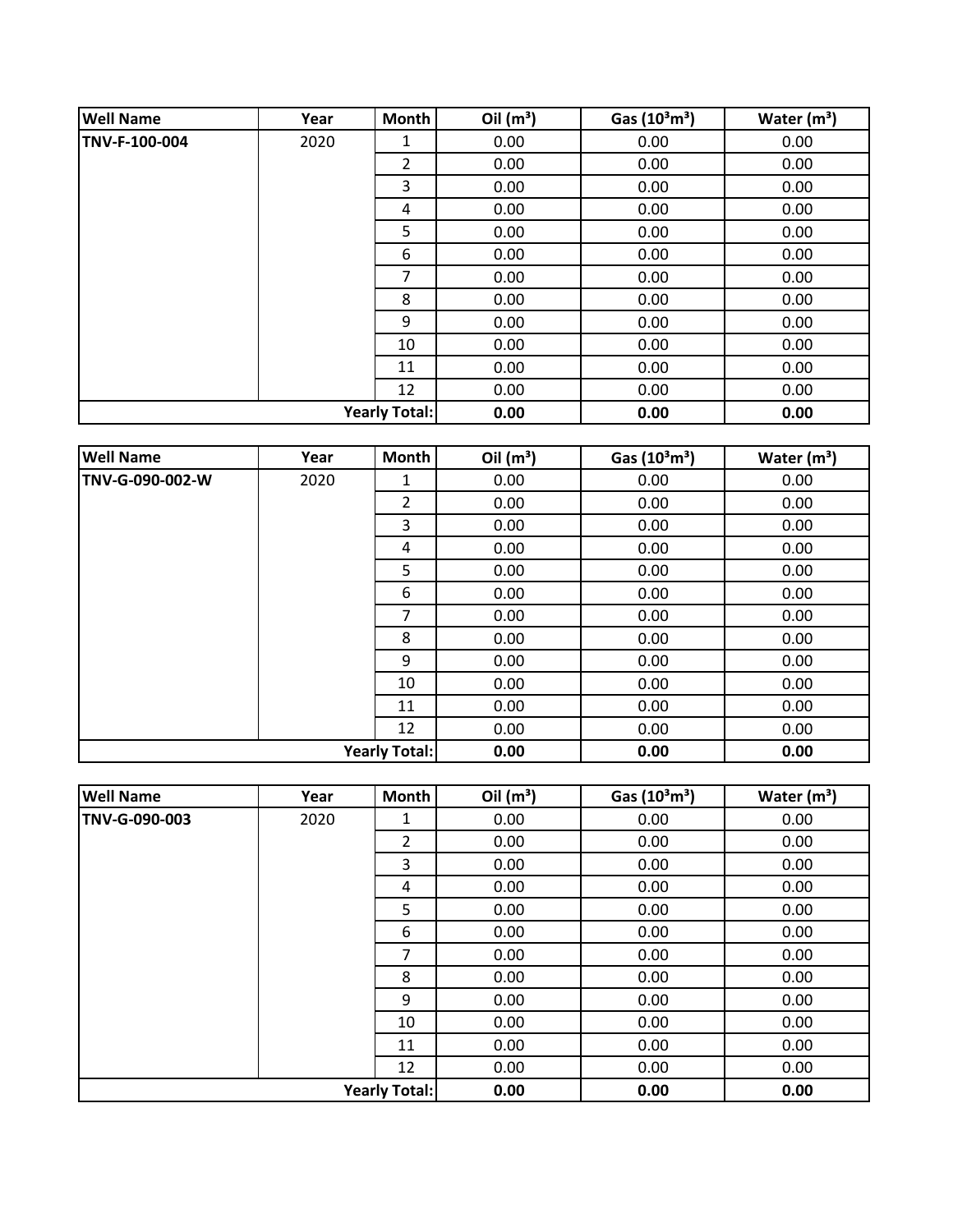| <b>Well Name</b> | Year | Month                | Oil $(m^3)$ | Gas $(10^3 \text{m}^3)$ | Water $(m3)$ |
|------------------|------|----------------------|-------------|-------------------------|--------------|
| TNV-G-090-005-Y  | 2020 | 1                    | 0.00        | 0.00                    | 0.00         |
|                  |      | $\overline{2}$       | 0.00        | 0.00                    | 0.00         |
|                  |      | 3                    | 0.00        | 0.00                    | 0.00         |
|                  |      | 4                    | 0.00        | 0.00                    | 0.00         |
|                  |      | 5                    | 0.00        | 0.00                    | 0.00         |
|                  |      | 6                    | 0.00        | 0.00                    | 0.00         |
|                  |      | 7                    | 0.00        | 0.00                    | 0.00         |
|                  |      | 8                    | 0.00        | 0.00                    | 0.00         |
|                  |      | 9                    | 0.00        | 0.00                    | 0.00         |
|                  |      | 10                   | 0.00        | 0.00                    | 0.00         |
|                  |      | 11                   | 0.00        | 0.00                    | 0.00         |
|                  |      | 12                   | 0.00        | 0.00                    | 0.00         |
|                  |      | <b>Yearly Total:</b> | 0.00        | 0.00                    | 0.00         |

| <b>Well Name</b>     | Year | Month | Oil $(m^3)$ | Gas (10 <sup>3</sup> m <sup>3</sup> ) | Water $(m^3)$ |
|----------------------|------|-------|-------------|---------------------------------------|---------------|
| TNV-G-090-006-Z      | 2020 | 1     | 0.00        | 0.00                                  | 0.00          |
|                      |      | 2     | 0.00        | 0.00                                  | 0.00          |
|                      |      | 3     | 0.00        | 0.00                                  | 0.00          |
|                      |      | 4     | 0.00        | 0.00                                  | 0.00          |
|                      |      | 5     | 0.00        | 0.00                                  | 0.00          |
|                      |      | 6     | 0.00        | 0.00                                  | 0.00          |
|                      |      | 7     | 0.00        | 0.00                                  | 0.00          |
|                      |      | 8     | 0.00        | 0.00                                  | 0.00          |
|                      |      | 9     | 0.00        | 0.00                                  | 0.00          |
|                      |      | 10    | 0.00        | 0.00                                  | 0.00          |
|                      |      | 11    | 0.00        | 0.00                                  | 0.00          |
|                      |      | 12    | 0.00        | 0.00                                  | 0.00          |
| <b>Yearly Total:</b> |      |       | 0.00        | 0.00                                  | 0.00          |

| <b>Well Name</b>     | Year | Month          | Oil $(m^3)$ | Gas $(10^3 \text{m}^3)$ | Water $(m^3)$ |
|----------------------|------|----------------|-------------|-------------------------|---------------|
| TNV-G-090-009        | 2020 | 1              | 0.00        | 0.00                    | 0.00          |
|                      |      | $\overline{2}$ | 0.00        | 0.00                    | 0.00          |
|                      |      | 3              | 0.00        | 0.00                    | 0.00          |
|                      |      | 4              | 0.00        | 0.00                    | 0.00          |
|                      |      | 5              | 0.00        | 0.00                    | 0.00          |
|                      |      | 6              | 0.00        | 0.00                    | 0.00          |
|                      |      | 7              | 0.00        | 0.00                    | 0.00          |
|                      |      | 8              | 0.00        | 0.00                    | 0.00          |
|                      |      | 9              | 0.00        | 0.00                    | 0.00          |
|                      |      | 10             | 0.00        | 0.00                    | 0.00          |
|                      |      | 11             | 0.00        | 0.00                    | 0.00          |
|                      |      | 12             | 0.00        | 0.00                    | 0.00          |
| <b>Yearly Total:</b> |      |                | 0.00        | 0.00                    | 0.00          |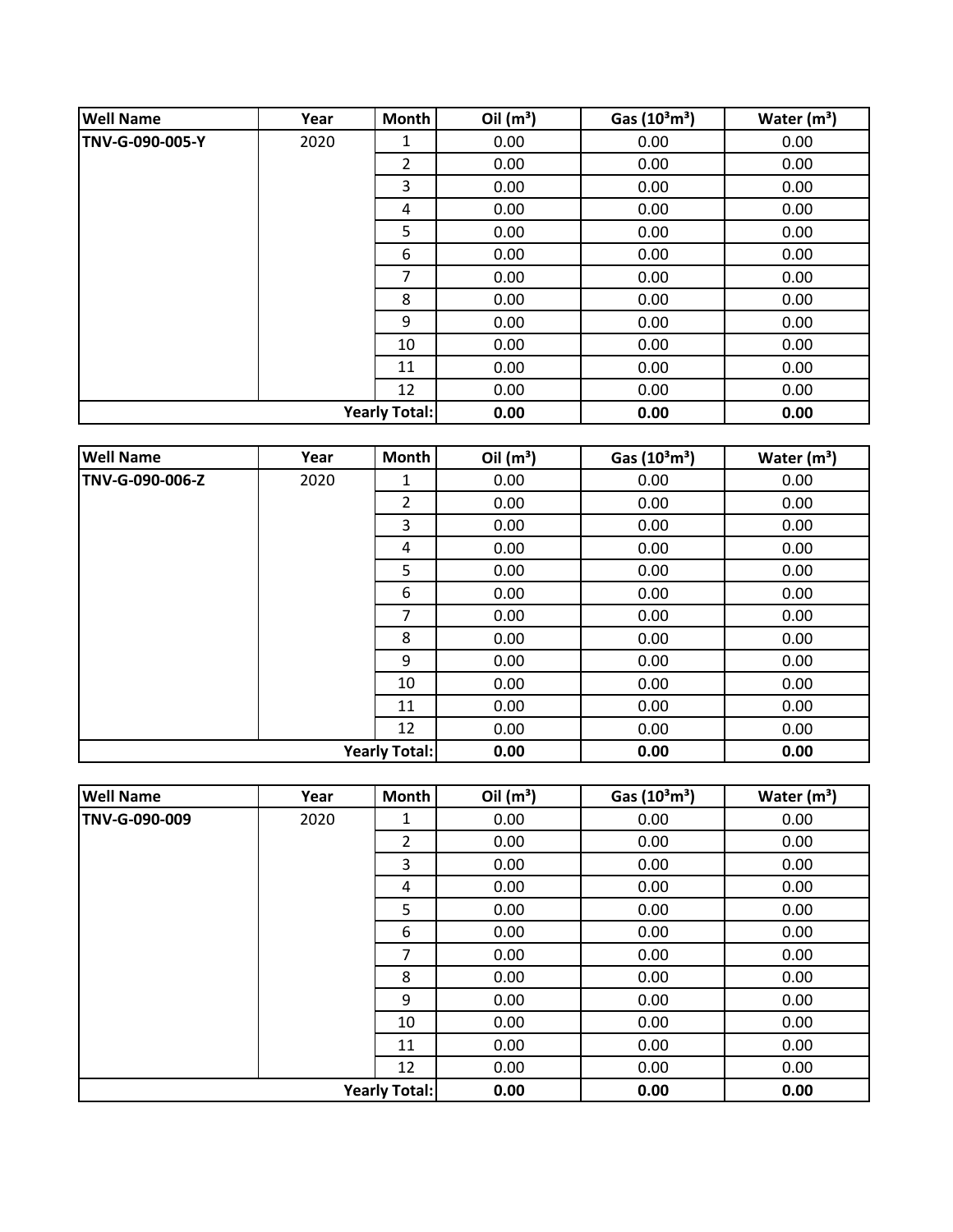| <b>Well Name</b>     | Year | Month          | Oil $(m^3)$ | Gas $(10^3 \text{m}^3)$ | Water $(m3)$ |
|----------------------|------|----------------|-------------|-------------------------|--------------|
| TNV-L-098-001-Y      | 2020 | 1              | 0.00        | 0.00                    | 0.00         |
|                      |      | $\overline{2}$ | 0.00        | 0.00                    | 0.00         |
|                      |      | 3              | 0.00        | 0.00                    | 0.00         |
|                      |      | 4              | 0.00        | 0.00                    | 0.00         |
|                      |      | 5              | 0.00        | 0.00                    | 0.00         |
|                      |      | 6              | 0.00        | 0.00                    | 0.00         |
|                      |      | 7              | 0.00        | 0.00                    | 0.00         |
|                      |      | 8              | 0.00        | 0.00                    | 0.00         |
|                      |      | 9              | 0.00        | 0.00                    | 0.00         |
|                      |      | 10             | 0.00        | 0.00                    | 0.00         |
|                      |      | 11             | 0.00        | 0.00                    | 0.00         |
|                      |      | 12             | 0.00        | 0.00                    | 0.00         |
| <b>Yearly Total:</b> |      | 0.00           | 0.00        | 0.00                    |              |

| <b>Well Name</b>     | Year | Month | Oil $(m^3)$ | Gas (10 <sup>3</sup> m <sup>3</sup> ) | Water $(m^3)$ |
|----------------------|------|-------|-------------|---------------------------------------|---------------|
| TNV-L-098-002        | 2020 | 1     | 0.00        | 0.00                                  | 0.00          |
|                      |      | 2     | 0.00        | 0.00                                  | 0.00          |
|                      |      | 3     | 0.00        | 0.00                                  | 0.00          |
|                      |      | 4     | 0.00        | 0.00                                  | 0.00          |
|                      |      | 5     | 0.00        | 0.00                                  | 0.00          |
|                      |      | 6     | 0.00        | 0.00                                  | 0.00          |
|                      |      | 7     | 0.00        | 0.00                                  | 0.00          |
|                      |      | 8     | 0.00        | 0.00                                  | 0.00          |
|                      |      | 9     | 0.00        | 0.00                                  | 0.00          |
|                      |      | 10    | 0.00        | 0.00                                  | 0.00          |
|                      |      | 11    | 0.00        | 0.00                                  | 0.00          |
|                      |      | 12    | 0.00        | 0.00                                  | 0.00          |
| <b>Yearly Total:</b> |      |       | 0.00        | 0.00                                  | 0.00          |

| <b>Well Name</b>     | Year | Month          | Oil $(m^3)$ | Gas $(10^3 \text{m}^3)$ | Water $(m^3)$ |
|----------------------|------|----------------|-------------|-------------------------|---------------|
| TNV-L-098-004        | 2020 | 1              | 0.00        | 0.00                    | 0.00          |
|                      |      | $\overline{2}$ | 0.00        | 0.00                    | 0.00          |
|                      |      | 3              | 0.00        | 0.00                    | 0.00          |
|                      |      | 4              | 0.00        | 0.00                    | 0.00          |
|                      |      | 5              | 0.00        | 0.00                    | 0.00          |
|                      |      | 6              | 0.00        | 0.00                    | 0.00          |
|                      |      | 7              | 0.00        | 0.00                    | 0.00          |
|                      |      | 8              | 0.00        | 0.00                    | 0.00          |
|                      |      | 9              | 0.00        | 0.00                    | 0.00          |
|                      |      | 10             | 0.00        | 0.00                    | 0.00          |
|                      |      | 11             | 0.00        | 0.00                    | 0.00          |
|                      |      | 12             | 0.00        | 0.00                    | 0.00          |
| <b>Yearly Total:</b> |      |                | 0.00        | 0.00                    | 0.00          |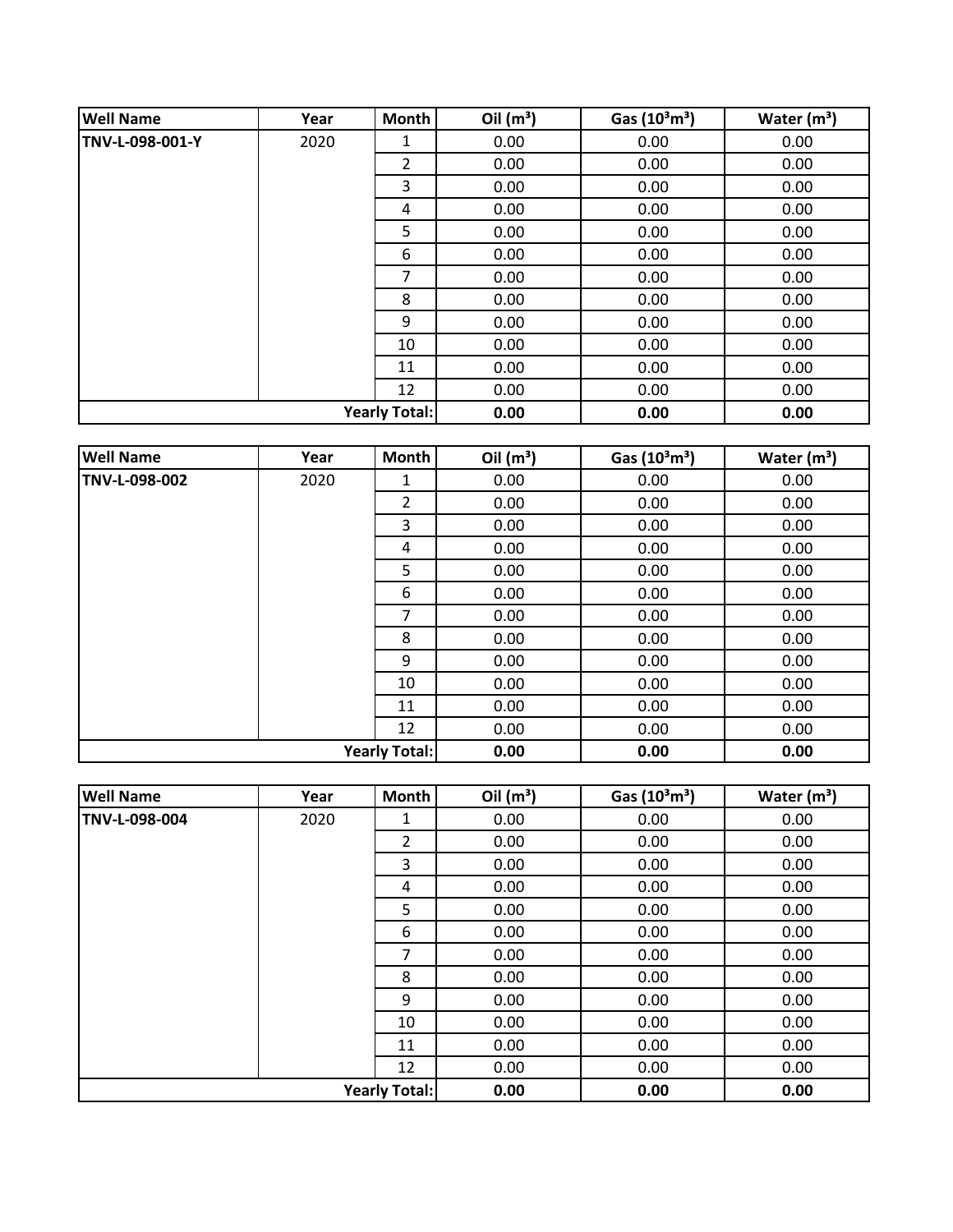| <b>Well Name</b> | Year | Month                | Oil $(m^3)$ | Gas $(10^3 \text{m}^3)$ | Water $(m3)$ |
|------------------|------|----------------------|-------------|-------------------------|--------------|
| TNV-L-098-007-X  | 2020 | 1                    | 0.00        | 0.00                    | 0.00         |
|                  |      | 2                    | 0.00        | 0.00                    | 0.00         |
|                  |      | 3                    | 0.00        | 0.00                    | 0.00         |
|                  |      | 4                    | 0.00        | 0.00                    | 0.00         |
|                  |      | 5                    | 0.00        | 0.00                    | 0.00         |
|                  |      | 6                    | 0.00        | 0.00                    | 0.00         |
|                  |      | 7                    | 0.00        | 0.00                    | 0.00         |
|                  |      | 8                    | 0.00        | 0.00                    | 0.00         |
|                  |      | 9                    | 0.00        | 0.00                    | 0.00         |
|                  |      | 10                   | 0.00        | 0.00                    | 0.00         |
|                  |      | 11                   | 0.00        | 0.00                    | 0.00         |
|                  |      | 12                   | 0.00        | 0.00                    | 0.00         |
|                  |      | <b>Yearly Total:</b> | 0.00        | 0.00                    | 0.00         |

| <b>Well Name</b>     | Year | Month | Oil $(m^3)$ | Gas (10 <sup>3</sup> m <sup>3</sup> ) | Water $(m^3)$ |
|----------------------|------|-------|-------------|---------------------------------------|---------------|
| TNV-L-098-008        | 2020 | 1     | 0.00        | 0.00                                  | 0.00          |
|                      |      | 2     | 0.00        | 0.00                                  | 0.00          |
|                      |      | 3     | 0.00        | 0.00                                  | 0.00          |
|                      |      | 4     | 0.00        | 0.00                                  | 0.00          |
|                      |      | 5     | 0.00        | 0.00                                  | 0.00          |
|                      |      | 6     | 0.00        | 0.00                                  | 0.00          |
|                      |      | 7     | 0.00        | 0.00                                  | 0.00          |
|                      |      | 8     | 0.00        | 0.00                                  | 0.00          |
|                      |      | 9     | 0.00        | 0.00                                  | 0.00          |
|                      |      | 10    | 0.00        | 0.00                                  | 0.00          |
|                      |      | 11    | 0.00        | 0.00                                  | 0.00          |
|                      |      | 12    | 0.00        | 0.00                                  | 0.00          |
| <b>Yearly Total:</b> |      |       | 0.00        | 0.00                                  | 0.00          |

| <b>Well Name</b>     | Year | Month          | Oil $(m^3)$ | Gas $(10^3 \text{m}^3)$ | Water $(m^3)$ |
|----------------------|------|----------------|-------------|-------------------------|---------------|
| TNV-L-098-009        | 2020 | 1              | 0.00        | 0.00                    | 0.00          |
|                      |      | $\overline{2}$ | 0.00        | 0.00                    | 0.00          |
|                      |      | 3              | 0.00        | 0.00                    | 0.00          |
|                      |      | 4              | 0.00        | 0.00                    | 0.00          |
|                      |      | 5              | 0.00        | 0.00                    | 0.00          |
|                      |      | 6              | 0.00        | 0.00                    | 0.00          |
|                      |      | 7              | 0.00        | 0.00                    | 0.00          |
|                      |      | 8              | 0.00        | 0.00                    | 0.00          |
|                      |      | 9              | 0.00        | 0.00                    | 0.00          |
|                      |      | 10             | 0.00        | 0.00                    | 0.00          |
|                      |      | 11             | 0.00        | 0.00                    | 0.00          |
|                      |      | 12             | 0.00        | 0.00                    | 0.00          |
| <b>Yearly Total:</b> |      |                | 0.00        | 0.00                    | 0.00          |